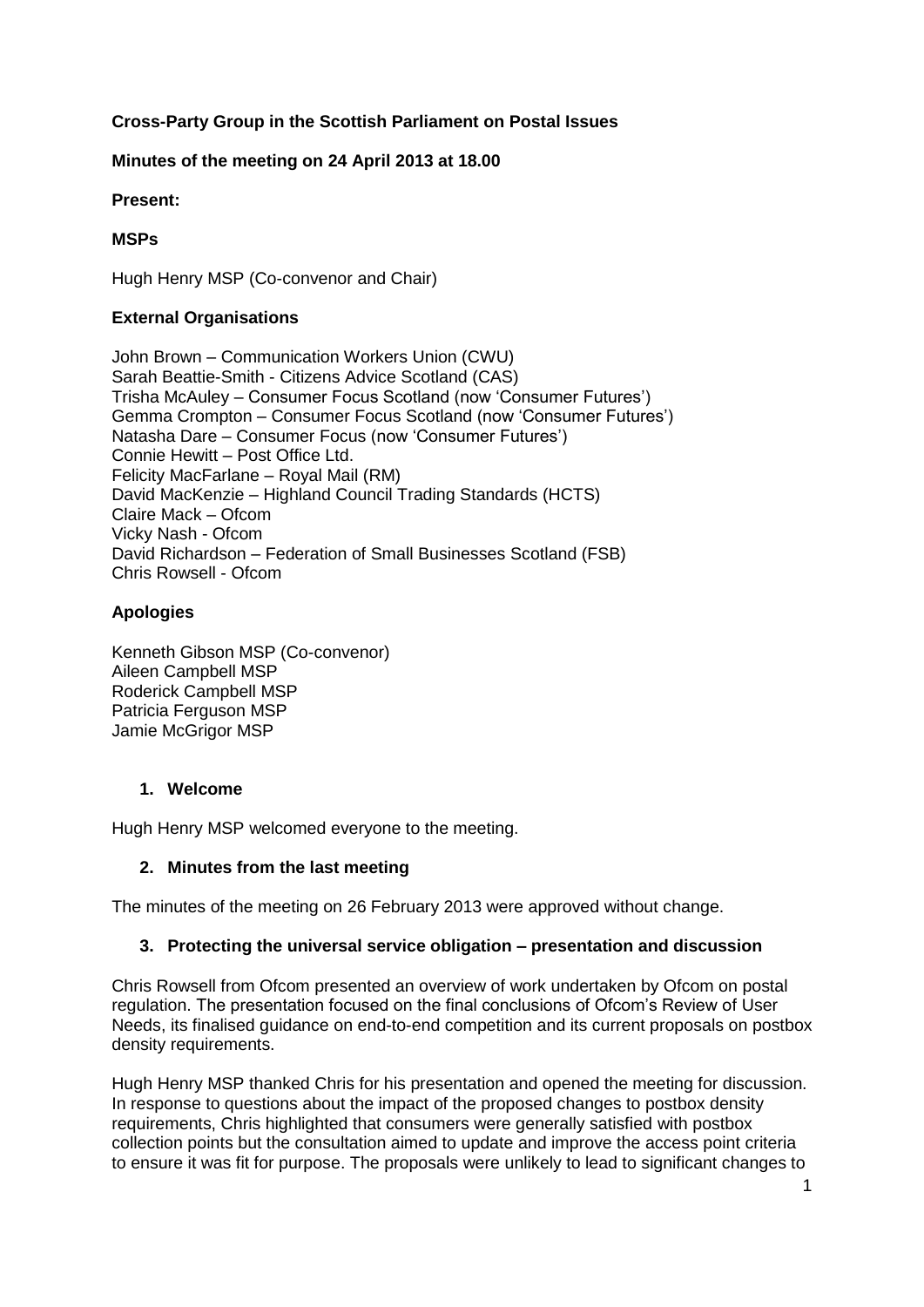delivery practices, although there may be particular examples where some changes may be required. Chris confirmed that Royal Mail's licensing conditions required it to comply with the access criteria, but it could structure its collection points within these requirements as it saw fit and would not have to discuss any alternations to its current collection points with Ofcom. Chris also confirmed there were not any separate access criteria for the 2% of delivery points falling outwith the proposed criteria that 98% of delivery points should be within 0.5 miles (straight line) of a postbox.

A number of questions were asked about the effect of Ofcom's User Needs Review and endto-end competition trial on the universal service obligation (USO). Chris Rowsell reiterated that Ofcom did not plan make proposals to Parliament recommending any amendments to the USO at this time, nor had it any specific timeframe within which it would undertake another review of the USO. It was considered unlikely that any consideration of the impact of end-to-end competition would prompt a full review of the USO. Chris explained that the UK was legally only able to have one universal service provider (USP), and so the same USP requirements could not be placed on Royal Mail's competitors as on Royal Mail. However, if competition was having an unmanageable effect on the USO, Ofcom had a number of options available to it to address these problems, for example by increasing the obligations on competitors. Ofcom would continue to undertake its monitoring role, and undertake user satisfaction surveys. If it identified problems impacting on the sustainability of the USO, it would take action necessary to address this, using the powers open to it.

Sarah Beattie-Smith from Citizens Advice Scotland asked what plans Ofcom had to monitor the parcel delivery market and take action in this area. Chris explained that while this was an area Ofcom would continue to monitor, it was unlikely to intervene and make demands on parcel delivery companies to offer certain delivery practices. It felt companies had sufficient incentive to ensure their delivery practices met consumers' needs.

#### **4. Transactional mail – presentation and discussion**

Felicity MacFarlane from Royal Mail presented the key findings from recent research undertaken on behalf of Royal Mail, analysing the current choices available to consumers to be able to opt in/out of receiving online and paper transactional correspondence. As a result of this research, Royal Mail would be launching the 'keep me posted' campaign, a standalone campaign with the objective of ensuring that consumers are given a genuine choice in how they receive transactional information.

The meeting was opened for discussion. It was noted that Scotland has lower levels of internet access than other parts of the UK and so the impact of companies moving transactional information online could be more keenly felt in Scotland. Concern was expressed that some companies required consumers to pay to receive information in paper format or required them to opt-in to receiving information this way. It was suggested that this might have a particular impact on vulnerable consumers.

A number of questions were asked about Royal Mail's plans for the 'keep me posted' campaign, particularly on the outcomes that the campaign was seeking to achieve. Felicity explained the campaign was at a fairly early stage and it did not yet have a launch date. The current focus for the campaign was on building support for consumers being offered a choice for how they receive transactional information. Royal Mail was engaging with a number of organisations in order to garner their support and involvement in the campaign. Trisha McAuley from Consumer Focus Scotland (now Consumer Futures) drew parallels with concerns about online access to public services and suggested that Royal Mail speak to the Improvement Service about the campaign. Hugh Henry MSP suggested that a potential